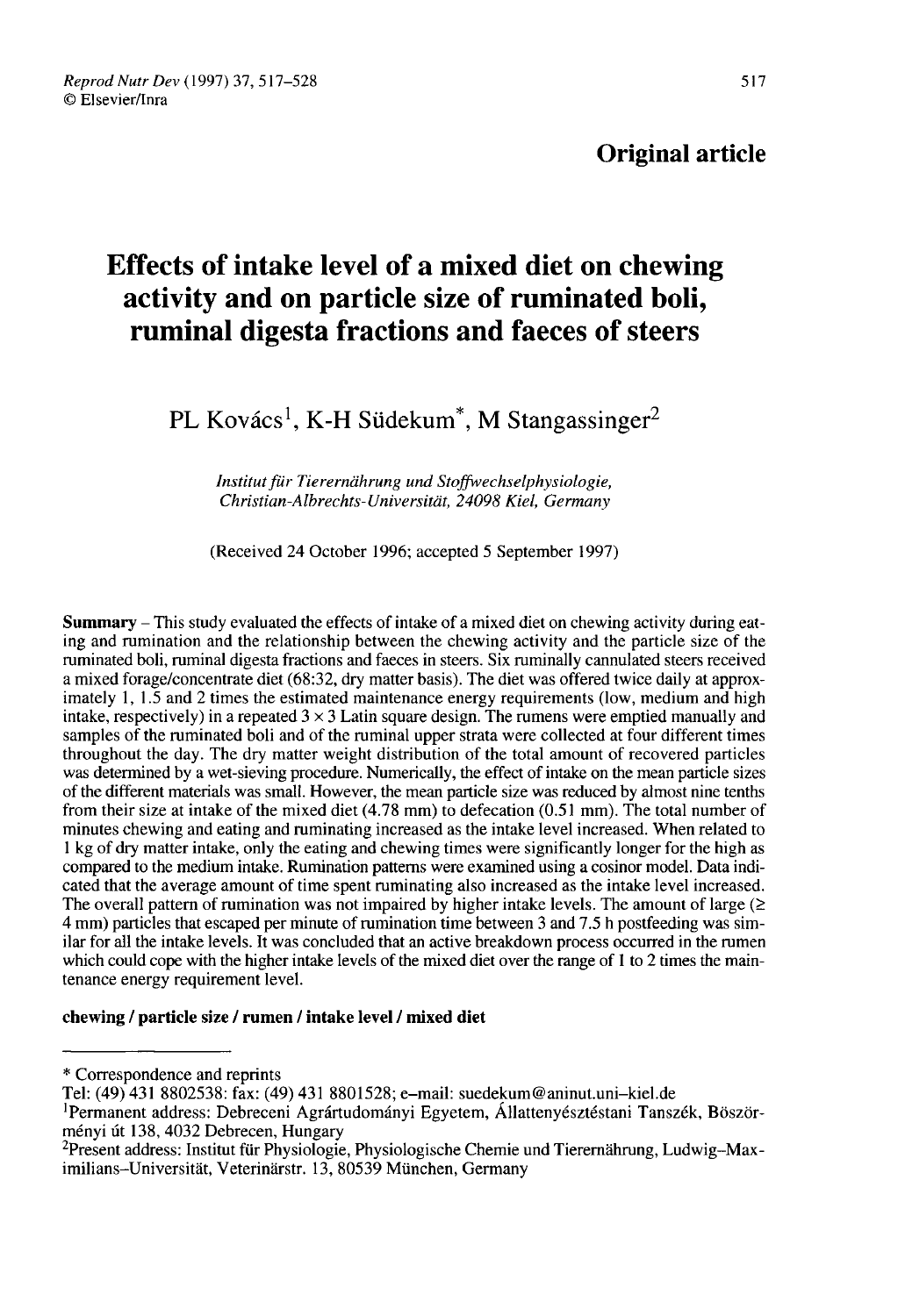Résumé - Influence du niveau de l'ingestion d'une ration mixte sur la mastication et sur la taille des particules du bolus ruminé, des fractions de digesta dans le rumen et des fèces chez les bovins. Dans cette étude, les effets de l'ingestion d'une ration mixte sur la mastication pendant la prise de nourriture et la rumination, ainsi que sur la taille des particules du bolus ruminé, des différentes fractions de digesta dans le rumen et des fèces chez des bovins ont été évalués. Six bovins porteurs d'une canule du rumen ont reçu un ration mixte composée de 68 % (par rapport à la matière sèche) d'ensilage et de 32 % d'aliment concentré. La ration mixte était distribuée deux fois par jour et fournissait approximativement 100, 150 ou 200 % des besoins énergétiques d'entretien (ingestion faible, moyenne ou élevée, respectivement). L'étude a été conduite suivant le modèle des carrés latins répétés  $3 \times 3$ . Les rumens étaient vidés manuellement et des échantillons des boli ruminés et de la couche supérieure du rumen étaient recueillis à quatre moments différents de la journée. La taille des particules a été déterminée par lavage des différentes fractions sur tamis. La répartition du poids de matière sèche des particules a été calculée sur la base des fractions recueillies. L'effet du niveau d'ingestion sur la taille des particules des différents composés s'est avéré négligeable. En revanche, la taille moyenne des particules a diminué de presque 90 % entre le bolus ruminé (4,78 mm) et les fèces (0,51 mm). Les durées journalières d'ingestion, de mastication et de rumination ont augmenté parallèlement à la quantité d'aliment ingérée. Seules les durées unitaires (min/kg MS) d'ingestion et de mastication ont été significativement plus élevées avec le niveau haut d'ingestion par rapport au niveau moyen. L'analyse cosinor de la rumination a confirmé que le temps moyen par jour consacré à la rumination augmentait avec la quantité d'aliment ingérée. La répartition de l'activité au cours de la journée n'a pas été affectée par le niveau d'ingestion. La quantité de particules dites larges ( $\geq 4$  mm) échappant à la rumination par minute entre 3 et 7,5 h après la distribution des aliments n'a pas été influencée par la quantité ingérée. Les résultats de l'étude présentée nous permettent de conclure que la dégradation de particules larges ne constitue pas un facteur limitant lors de l'ingestion d'une ration mixte couvrant d'une à deux fois les besoins énergétiques d'entretien chez le boeuf.

#### mastication / taille des particules / rumen / taux d'ingestion / ration mixte

### INTRODUCTION

Ruminal digesta constituents can escape from the rumen by absorption of microbial fermentation products through the rumen wall or by the passage of undigested feeds, microbial mass and fermentation products to the omasum. The probability of particle passage from the rumen increases with decreasing particle size (Poppi et al, 1980). Reduction in the size of consumed forage particles must occur before they can pass through the reticulo-omasal orifice (Welch, 1982). Digesta particle size can be reduced by chewing during eating and rumination and by microbial action or detrition (McLeod and Minson, 1988). Microbial digestion decreases the dry matter (DM) contents of the ruminal digesta but has little effect on particle size reduction (Welch, 1982) including large particle breakdown (Ulyatt et al,

1986). It does, however, facilitate particle breakdown by weakening the cell-wall structures (Wilson et al, 1989a, b). These findings show that chewing during eating and rumination are the major factors contributing to particle size reduction, and thus chewing efficiency is an important factor influencing the voluntary intake of forages.

Several authors have examined the relationship between intake and chewing activities (Welch and Smith, 1970; Balch, 1971; Sudweeks et al 1980; De Boever et al, 1993a, b), but only a few studies have investigated the quantitative relationships between ingestive and ruminative mastication and breakdown of large forage particles in the rumen at different intake levels (Luginbuhl et al, 1989a). The present study examined the effects of intake level of a mixed diet on chewing during eating and rumination and the relationships between chewing activ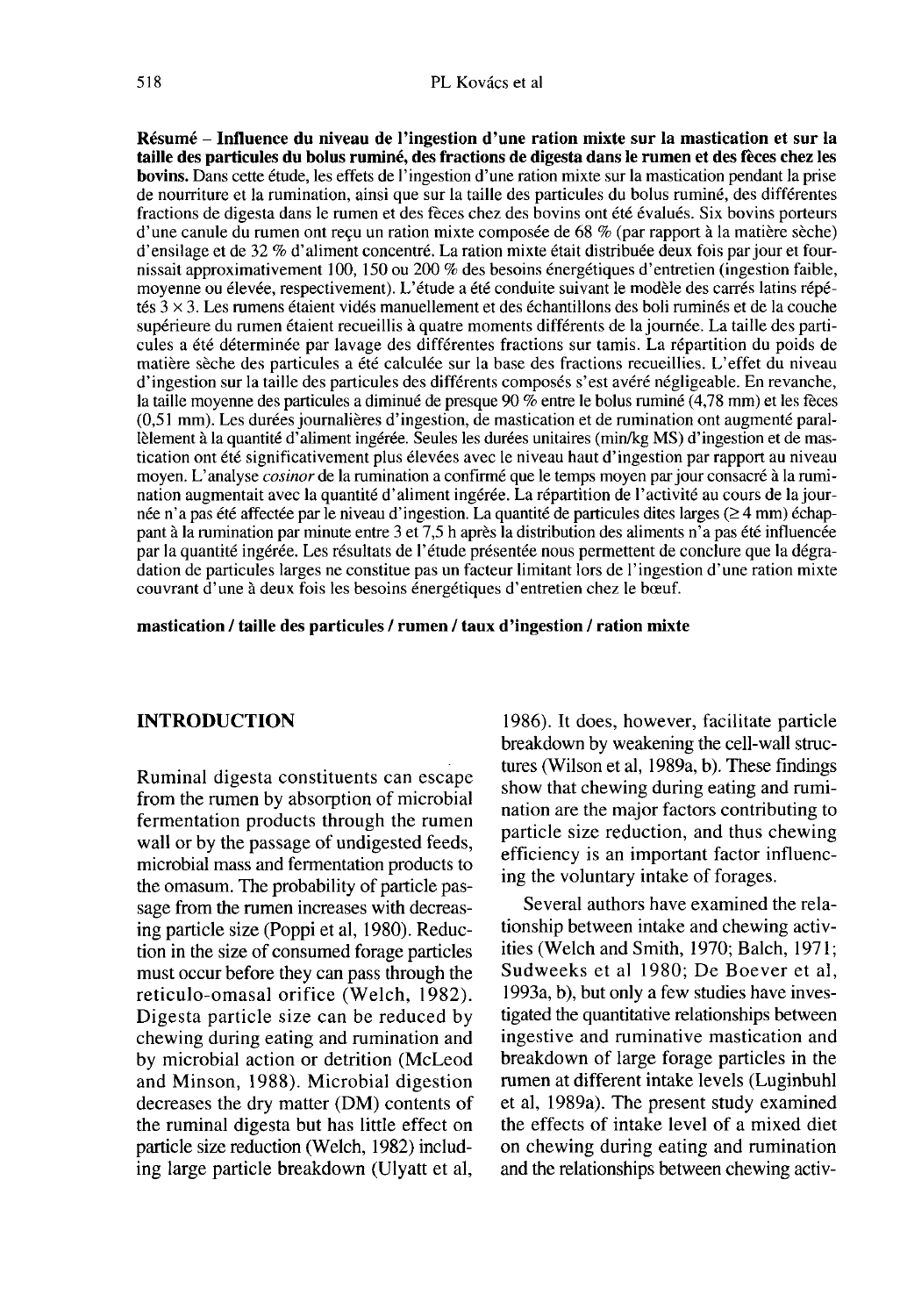ities and the particle sizes of ruminated boli, ruminal digesta fractions and faeces in a group of steers. A preliminary report including parts of the study has been published previously (Kovdcs et al, 1996).

# MATERIALS AND METHODS

Details concerning the animals and diets and the experimental design have been previously described (Kovács et al, 1997). Briefly, six ruminally cannulated steers received a mixed diet consisting, on average, of (as a percentage of DM) 43% Italian ryegrass silage, 25% maize silage, 30% concentrate and 2% mineral-vitamin mix. The experimental design was a repeated  $3 \times 3$  Latin square with 21-day periods. The diet was offered twice daily (0700 and 1900 hours) at approximately 1, 1.5 and 2 times the estimated maintenance energy requirements according to the Agricultural Research Council (1980), and the different diets are hereafter referred to as low, medium and high intakes, respectively. The daily DM intakes at the low, medium and high intake level, respectively, were 6.22, 9.03 and 12.04 kg.

#### Sample collection

Representative samples were obtained for each dietary ingredient and composited for each period. These were stored (silage at  $-20$  °C) for the subsequent analyses. Ruminated boli were collected at approximately 3 and 7.5 h after the beginning of the morning and evening feeding time, respectively, on days 9 and 10. Two boli were collected on each occasion. Because of the small size and the almost liquid consistency of the reswallowed boli, which made representative sampling at the cardia difficult, the ruminated boli were collected from the oral cavity after approximately the 20th chewing motion. Samples of the ruminal upper strata (RUS) were collected manually 3 and 6 h after the beginning of the morning and evening feeding time, respectively, on days 9 and 10 by taking samples (approximately 2 kg) from the top of the ruminal raft in the central, cranial and caudal regions of the dorsal ruminal sac. Total reticulo-ruminal contents were removed manually at 1430 hours (day 13), 1000 hours (day 14), 0230 hours and

2200 hours (day 18). This schedule provided samples at 3 and 7.5 h after the beginning of the morning and evening feeding time, respectively. Because of the time required to empty six steers, emptyings were started 45 min before these times and finished 45 min after. The order of animals was changed at each emptying using a blocking system. All ruminal contents that could be removed by hand were emptied into a rectangular, insulated tub. This material was referred to as mat. Material not removable by hand was bailed into an insulated plastic barrel. This material was referred to as bailable liquids (BL) (Robinson et al, 1987). Both fractions were weighed, mixed thoroughly, subsampled (mat, 2-3 kg and BL, I kg) and then liquids were returned to the rumen followed by mat. Total faecal collections were made over 5 days. The faecal collecting started and finished at 0700 hours. The faeces were collected in plastic pans. Wet faeces were weighed twice daily to the nearest 10 g and mixed. An aliquot of 5% was transferred to an accumulative sample container. Ruminated boli, ruminal digesta materials and faeces were immediately stored at  $-20$  °C until analysis. Starting at 0700 hours on day 15, the chewing activity of the steers was estimated by visual observation every 5 min for  $2 \times 24$  h. This schedule has been reported to give extremely reliable estimates (Lehner, 1979). It was assumed that the eating or ruminating activity observed at 5-min intervals occurred for the entire 5 min preceding the observation. Rumination after 10 min of other activity was considered a separate period of rumination. Chewing activities were expressed as time per kilogram of DM intake and denoted eating index (EI), ruminating index (RI) and total chewing index (CI) (De Boever et al, 1993b).

#### Analytical procedures

The analytical methods for proximate constituents and detergent fibre fractions of the feedstuffs have been described previously (Kovács et al, 1997). Dry matter weight distribution of the total recovered particles of the mixed diet, ruminated boli, ruminal digesta fractions and faeces was determined by a wet-sieving procedure (Kovács et al, 1997) and used to partition each material among percentages of large  $(\geq 4.0 \text{ mm})$ , medium  $(< 4.0$  mm and  $\geq 1.0$  mm), and small  $(< 1.0$  mm and  $\geq 0.063$  mm) particles. The mean particle size, derived from the sieving data, was estimated by fitting the percentage of cumulative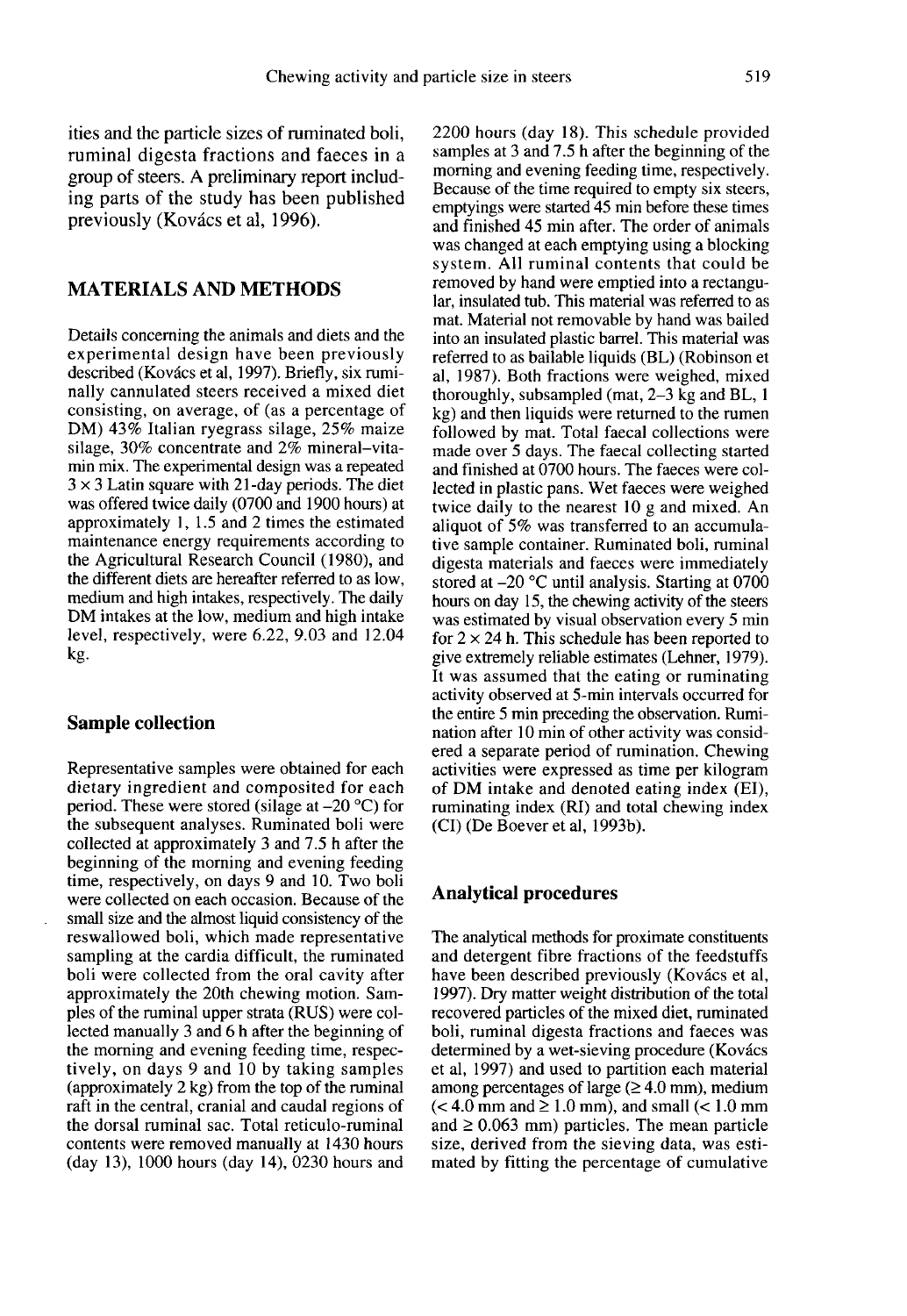weight (DM) oversize from each sieve to an exponential model (Fisher et al, 1988) using the non-linear model procedure of SAS (1988). The only modification of the procedure of Fisher et al (1988) was that all particles were assumed to pass through a sieve with a square aperture twice that of the largest sieve that was used during the sieving procedure of the different materials. The interval from 0.063 mm to double the aperture of the largest sieve  $(L)$  was then numerically integrated by division into 1 000 intervals:

$$
step = (L - 0.063) / 1000
$$
 [1]

and mean size was calculated as

$$
\frac{\sum_{i=1}^{1000} \text{step} \times R' \times (0.063 + i \times \text{step})}{\sum_{i=1}^{1000} \text{step} \times R'}
$$
 [2]

where  $R'$  = the first derivative of cumulative percent weight oversize.

Rumination data were separately evaluated for the day (0700 to 1900 hours) and night ( 1900 to 0700 hours) intervals. Data were analysed according to the cosinor model of Halberg et al (1967) using the non-linear model procedure of SAS (1988). This model uses the equation

$$
F = C_0 + C \cos{(\omega t + \psi)}
$$
 [3]

where the fraction of time spent ruminating  $(F)$ is a function of:  $C_0$ , the level or fitted mean (average proportion of time spent ruminating);  $C$ , amplitude (maximal difference from  $C_0$ );  $\omega$ , the (fixed) angular frequency (24/12); t, time and  $\psi$ , phase (time interval from the beginning of feeding until the time when F reaches  $C_0$ ). The peak time, which represents the peak of the cosinor curve (time interval from the beginning of feeding to the time when  $F$  reaches its maximal value) was also calculated.

The amount of large particles that escaped from the rumen between 3 and 7.5 h postfeeding was estimated as the difference in amount of large particle DM in the rumen between these two time points. The quantity of large particles was calculated from the DM contents of ruminal mat and BL at these time points and the DM percentage of large particles in the respective ruminal digesta fraction (Kovács et al, 1997). The time spent ruminating between 3 and 7.5 h postfeeding was used to calculate the amount of large particles that escaped from the rumen in the given time interval per minute of rumination time.

#### Statistical analysis

Data were analysed by the mixed model procedure of SAS (1992). The model for data of particle size distribution of ruminated boli and ruminal digesta fractions was as follows:

$$
Y_{ijklm} = M + P_i + A_j + I_k + TI_l + PF_m
$$
  
+  $(ITI)_{kl} + (IPF)_{km} + (TIPF)_{lm} + e_{iiklm}$ 

where  $Y_{iiklm}$  is the observed response; M is the overall mean;  $P_i$  is the effect of period *i*,  $i = 1-3$ ;  $A_i$  is the random effect of animal  $j, j = 1-6$ ;  $I_k$  is the effect of intake level  $k, k = 1-3$ ;  $TI_i$  is the effect of time interval (day versus night)  $l, l =$ 1–2;  $PF_m$  is the effect of time postfeeding m, m<br>= 1–2;  $(ITl)_k$  is the effect of interaction between<br>intake k and time interval  $l: (I P F)$  is the effect intake k and time interval  $l$ ;  $(IPF)_{km}$  is the effect of interaction between intake  $k$  and time postfeeding m;  $(TIPF)_{lm}$  is the effect of interaction between time interval  $l$  and time postfeeding  $m$ ;  $e_{iiklm}$  is the residual error.

For each response variable, a total of 72 (six steers  $\times$  three intake levels  $\times$  two time intervals  $\times$ two times postfeeding) observations was obtained.

The covariance structure of the repeated measurement factors (time of day and time postfeeding) was tested with types; Simple, Toeplitz and Unstructured (SAS, 1992). Because of differences in the variance structure of the particle fractions at 3 and 7.5 h postfeeding, the Unstructured type with one band was used for evaluating the data of particle size distribution of ruminated boli and ruminal digesta fractions.

For the examination of chewing patterns and the amount of large particles escaping from the rumen between 3 and 7.5 h postfeeding, the model was as follows:

$$
Y_{ijkl} = M + P_i + A_j + I_k + TI_l + (ITI)_{kl} + e_{ijkl}
$$

Food and faecal particle size data were analysed using the model:

$$
Y_{iikl} = M + P_i + A_i + I_k + e_{iik}
$$

Treatment (intake) means for all variables were analysed further with the following orthogonal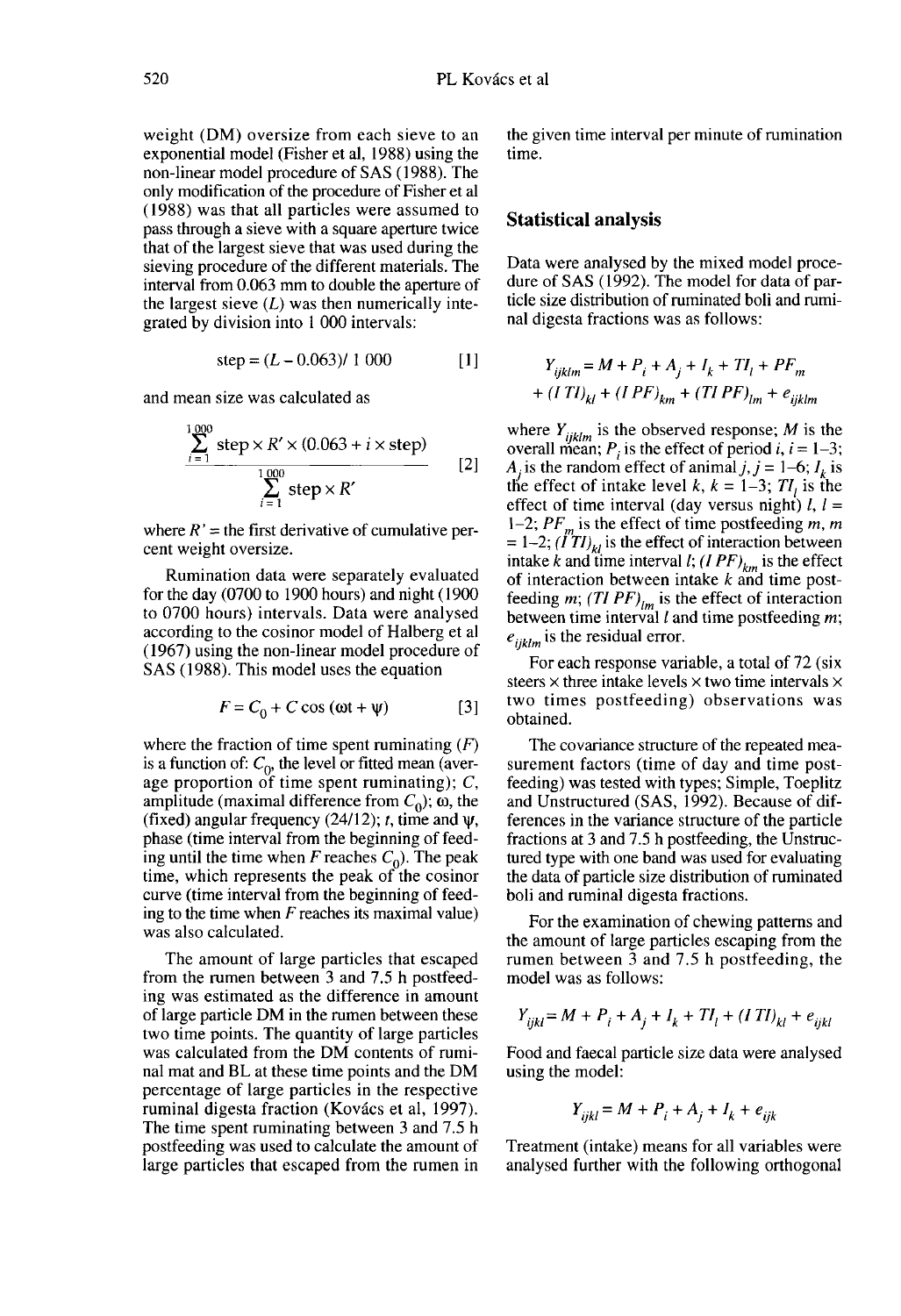contrasts: low intake versus (medium intake + high intake) and medium intake versus high intake. Significance was declared at  $P < 0.05$ unless otherwise indicated. Averaged over all intake levels, the mean size of particles at different sampling sites was compared by subtracting the related values from each other and estimating the general mean for the difference from zero.

## RESULTS

Intake affected the mean size of particles at all sampling sites with the exception of those of the ruminated boli (table I). The magnitude of the changes related to intake in mean particle size was only small, however. The mean size of the ruminal mat and BL particles and faecal particles was smaller at the low intake level than at the medium and high intake ones. The mean size of the RUS particles decreased as the intake increased from medium to high intake.

Averaged across intakes, the particle sizes at the different sampling sites were different from each other (fig  $1$ ) with the exception of similar particle sizes in the ruminated boli and RUS. The highest values were observed

for the mixed diet and the lowest values for faecal particles. Ruminated boli and ruminal digesta materials had intermediate values for mean particle size. The value in the mixed diet was almost tenfold that of the faeces.

Eating, ruminating and hence total chewing time increased as the intake level increased (table II). The increase in time spent ruminating was caused by an increase in both the number of rumination periods and the duration of the periods. Eating time was not influenced by time interval. There was no difference between day and night in the number of rumination periods but the duration of the rumination periods was greater during the night. This resulted in a longer time spent ruminating during the night at the low and medium intakes. The EI increased with increasing intake, whereas RI stayed almost constant. As a result, CI differed between the medium and high intake levels (table II). The time interval (day versus night) influenced RI. The animals ruminated more per kg DM at night. Because the chemical composition of the diet was constant at the three intake levels,

|                       |      | <i>Intake</i> <sup>a</sup> |      | Effect(P) |                     | Contrasts $(P)$ | SE                         |
|-----------------------|------|----------------------------|------|-----------|---------------------|-----------------|----------------------------|
|                       | L    | М                          | H    | Intake    | L versus<br>$(M+H)$ | M versus<br>Н   |                            |
| Mixed diet            | 4.80 | 4.75                       | 4.79 | 0.07      | 0.07                | 0.11            | 0.01                       |
| Ruminated boli        | 2.41 | 2.57                       | 2.74 | 0.31      | 0.23                | 0.44            | $0.18 - 0.26$ <sup>b</sup> |
| Ruminal digesta       |      |                            |      |           |                     |                 |                            |
| Upper strata          | 2.70 | 2.83                       | 2.60 | 0.03      | 0.57                | 0.01            | $0.08 - 0.14$              |
| Mat                   | 1.82 | 1.89                       | 1.87 | 0.01      | 0.01                | 0.20            | 0.02                       |
| Bailable liquids 1.58 |      | 1.64                       | 1.62 | 0.05      | 0.02                | 0.41            | $0.02 - 0.03$              |
| Faeces                | 0.49 | 0.52                       | 0.52 | 0.01      | 0.01                | 0.89            | 0.02                       |

Table I. Mean particle size of the mixed diet and of materials collected at different sites of the digestive tract.

<sup>a</sup>L, low; M, medium; H, high; <sup>b</sup>because of missing values the range of SE is given.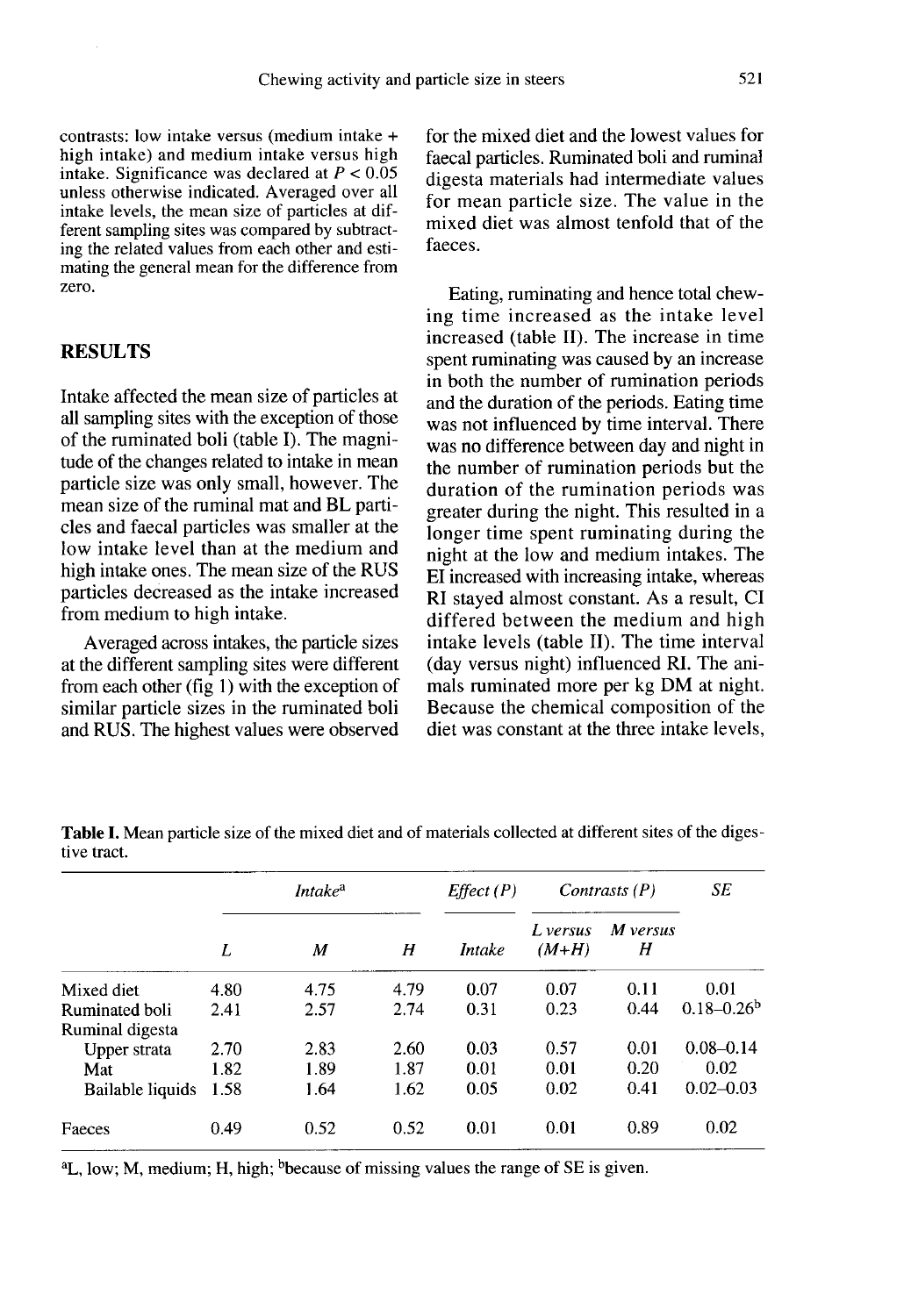

Fig 1. Mean particle size of materials from different sampling sites in steers fed a mixed diet at three intake levels. Across the different intake levels, different letters indicate significant ( $P < 0.05$ ) differences between sampling sites. Boli, ruminated boli; RUS, ruminal upper strata; Mat, ruminal mat; BL, ruminal bailable liquids.

we observed identical results regardless of whether the time of chewing or rumination was related to the intakes of DM, NDF or forage NDF (data not shown).

The cosinor analysis revealed that the average proportion of time spent ruminating  $(C_0, \text{level})$ , mean rumination time and the amplitude  $(C)$  increased as intake level increased (table III). The overall pattern of rumination, however, as described by peak time and phase (Woodford and Murphy, 1988), was not affected by intake level.

As intake level increased, the amount of large particle DM that escaped from the rumen was higher and the steers ruminated longer between 3 and 7.5 h postfeeding (fig 2). The quantity of large particles that escaped from the rumen per minute of rumination, however, was not affected by intake level.

#### DISCUSSION

Among the different intake levels, numerical differences in the mean particle size of the ruminated boli, ruminal mat and BL, and of RUS and faeces were small. The mean particle size differed largely, however, between the different sampling sites, indicating that active particle breakdown processes occurred at all intake levels. Based on mean faecal particle size as a measure of the mean size of particles that can escape the reticulum (Ulyatt et al, 1986), we could conclude that, on average, particles of the mixed diet had been broken down to almost one tenth of their original size.

The mean size of RUS particles, the ruminal digesta fraction representing the least degraded particles in the rumen, was only half that of the mixed diet. The magnitude of this difference points to a marked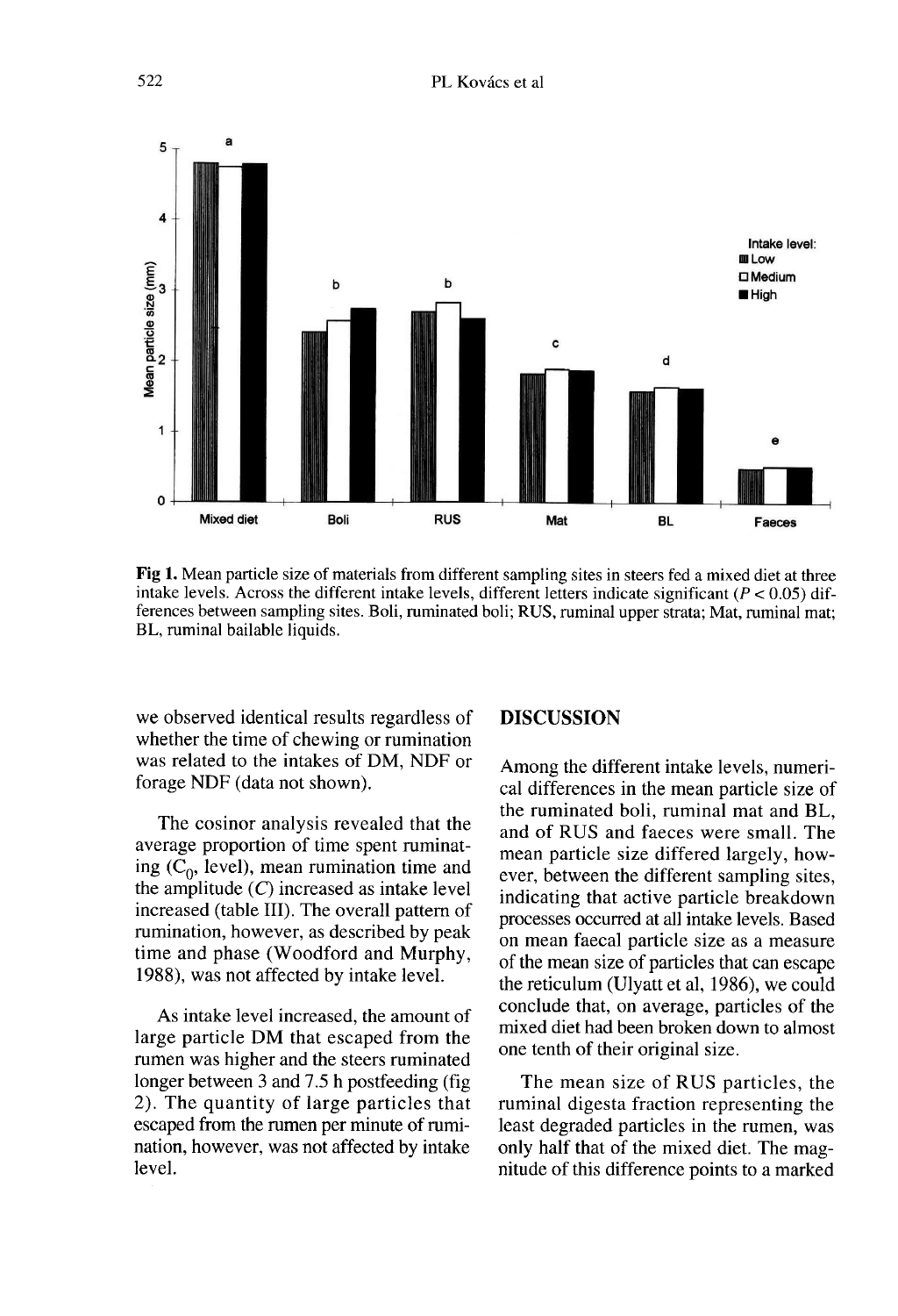| i                    |
|----------------------|
|                      |
|                      |
| $\ddot{\phantom{a}}$ |

|                                         |                              |                                |                                                               | Time interval          |                                             |                               |                                                  |                  |                                                                                                                                                                   |                     |                |
|-----------------------------------------|------------------------------|--------------------------------|---------------------------------------------------------------|------------------------|---------------------------------------------|-------------------------------|--------------------------------------------------|------------------|-------------------------------------------------------------------------------------------------------------------------------------------------------------------|---------------------|----------------|
|                                         |                              | Day                            |                                                               |                        | Night                                       |                               |                                                  | $Effect(P)^b$    | Contrasts (P)                                                                                                                                                     |                     | SE             |
| <i>Intake</i> <sup>c</sup>              |                              | Z                              | E                                                             |                        | Z                                           | F                             | Intake                                           | Interval         | $L$ versus $(M+H)$ M versus H                                                                                                                                     |                     |                |
| min/12 h<br>Eating                      | 19.2<br>6.2                  | $32.1$<br>$6.7$                | 60.4                                                          | $\frac{21}{61}$        | 27.9<br>6.8                                 | $\frac{51.3}{8.8}$            | 이<br>이<br>이                                      | $0.22$<br>0.45   | 리<br>오<br>이                                                                                                                                                       | គនុ<br>ទី១          | 4400           |
| min/kg DMI <sup>d</sup>                 |                              |                                |                                                               |                        |                                             |                               |                                                  |                  |                                                                                                                                                                   |                     |                |
| Rumination                              |                              |                                |                                                               |                        |                                             |                               |                                                  |                  |                                                                                                                                                                   |                     |                |
| $min/12 h$<br>$min/kg$ $DMI$            | 68.3<br>22.0<br>11.2<br>11.2 | 90.2<br>20.25<br>20.25<br>11.7 | $\begin{array}{c} 163.8 \\ 25.8 \\ 10.17 \\ 16.7 \end{array}$ | 21142<br>2142<br>21427 | $\frac{123.3}{27.9}$<br>$\frac{27.9}{7.83}$ | $60.4$<br>27.3<br>8.5<br>18.5 | ត្ត និ<br>ខ្ញុំ ខ្ញុំ ខ្ញុំ<br>ខ្ញុំ ខ្ញុំ ខ្ញុំ |                  |                                                                                                                                                                   |                     |                |
|                                         |                              |                                |                                                               |                        |                                             |                               |                                                  | $8845$<br>$8845$ | 00000000                                                                                                                                                          | 5385<br>5000        | 88658<br>8865  |
| periods/12 h<br>min/period              |                              |                                |                                                               |                        |                                             |                               |                                                  |                  |                                                                                                                                                                   |                     |                |
|                                         |                              |                                |                                                               |                        |                                             |                               |                                                  |                  |                                                                                                                                                                   |                     |                |
|                                         |                              |                                |                                                               |                        |                                             |                               |                                                  |                  |                                                                                                                                                                   |                     |                |
| Total chewing<br>min/12 h               | 87.5<br>28.1                 | 131.9<br>28.9                  | 224.1<br>35.8                                                 | 104.2<br>33.9          | 151.3<br>34.1                               | 211.7                         | $\frac{0.01}{0.03}$                              | 0.02             | $rac{1}{0.11}$                                                                                                                                                    | $\frac{0.01}{0.03}$ | $10.9$<br>4.14 |
| nin/kg DMI                              |                              |                                |                                                               |                        |                                             |                               |                                                  |                  |                                                                                                                                                                   |                     |                |
| aValues are the average of t<br>intake. |                              |                                |                                                               |                        |                                             |                               |                                                  |                  | two consecutive 24-h observations; <sup>b</sup> no significant intake x time interval interactions occurred; 'L, low; M, medium; H, high; <sup>d</sup> dry matter |                     |                |

# Chewing activity and particle size in steers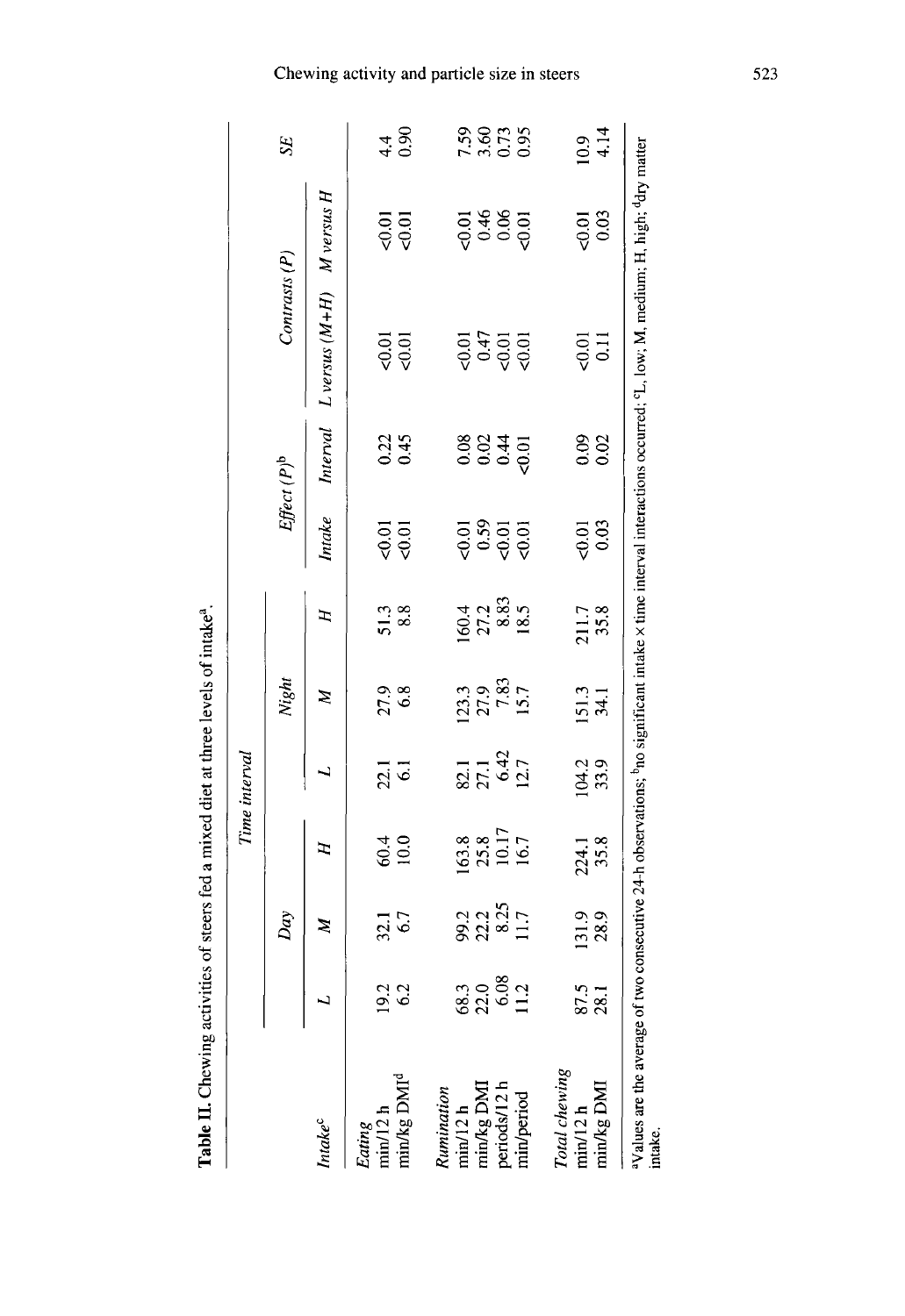|                                                                                                       |          |                            |            | Time interval |                         |                   |         |                         |                                                 |         |      |
|-------------------------------------------------------------------------------------------------------|----------|----------------------------|------------|---------------|-------------------------|-------------------|---------|-------------------------|-------------------------------------------------|---------|------|
|                                                                                                       |          | Day                        |            |               | Night                   |                   |         | Effect (P) <sup>a</sup> | Contrasts (P)                                   |         | 55   |
| Intake <sup>b</sup>                                                                                   |          | $\boldsymbol{\beta}$       | $\ddot{H}$ |               | $\mathbb{Z}$            | $\mathbf{H}$      |         |                         | Intake Interval $L$ versus $(M+H)$ M versus $H$ |         |      |
| Aean rumination time                                                                                  |          | 1.31 $1.67$ 2.53 1.33 2.01 |            |               |                         | $2.67$ <0.01      |         | 0.23                    | $-0.01$                                         | $-0.01$ | 0.24 |
| Peak time (hours)                                                                                     | 238      | 1324                       |            |               | 1339 0042 0124 0044     |                   | 0.25    | 0.44                    | 0.11                                            | 0.64    | 0.45 |
| Level $(C_0)$                                                                                         | 0.109    | 0.139                      |            |               | 0.211 0.111 0.168 0.223 |                   | $-0.01$ | 0.22                    | $-0.01$                                         | $-0.01$ | 0.02 |
| Amplitude (C)                                                                                         | $-0.006$ | $-0.058$                   | $-0.103$   | 0.001         |                         | $-0.046$ $-0.019$ | 0.03    | 0.07                    | 0.01                                            | 0.67    | 0.03 |
| hase (V)                                                                                              | 1.99     | 1.64                       | 2.12       | 0.72          | 1.18                    | 0.75              | 0.99    | 0.07                    | 0.90                                            | 0.97    | 0.64 |
| No significant intake x time interval interactions occurred; <sup>b</sup> L, low; M, medium; H, high. |          |                            |            |               |                         |                   |         |                         |                                                 |         |      |

Table III. Cosinor analysis of rumination data.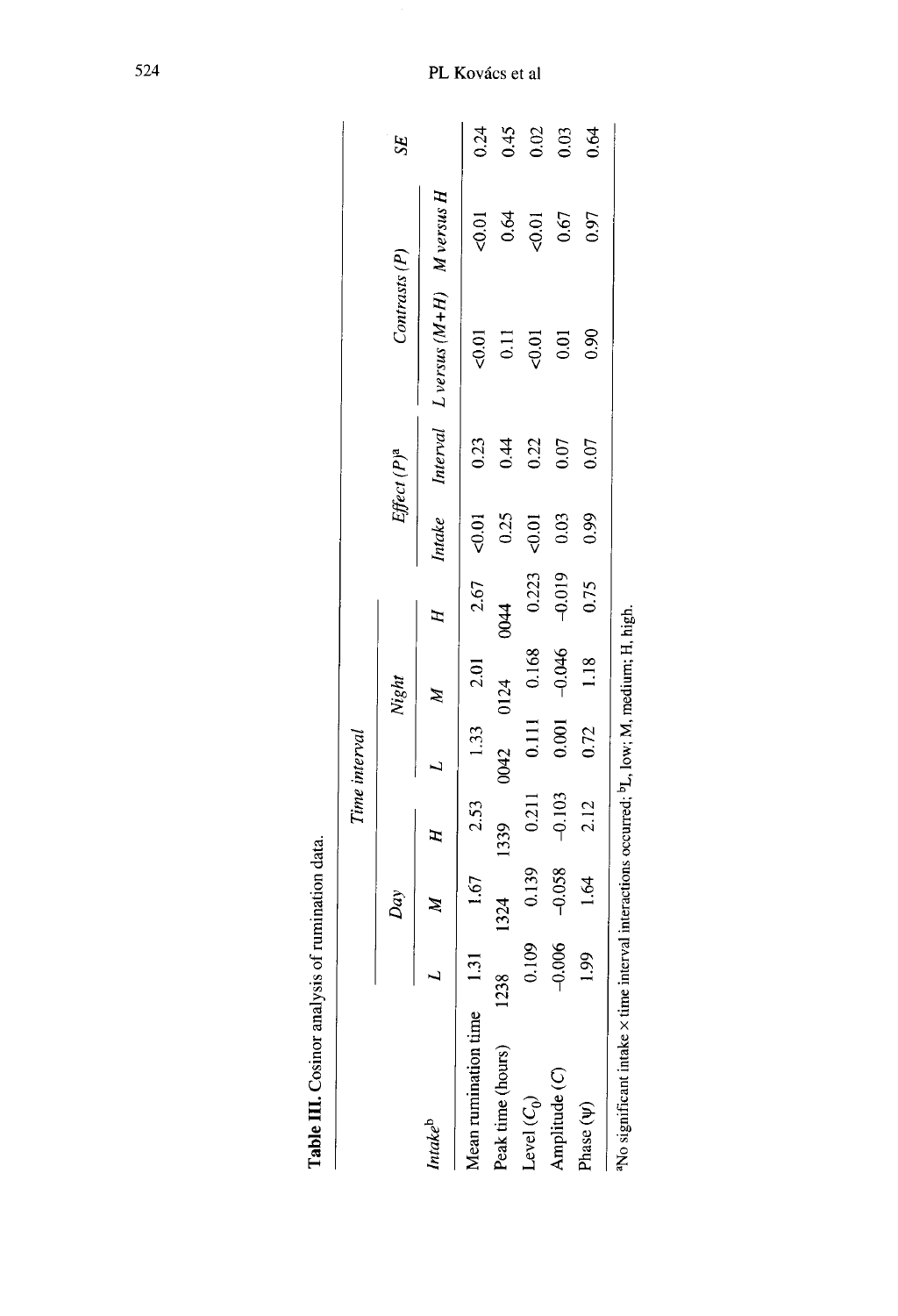

m Escape of large particles (g x 10) D Rumination time (minutes) in Escape of large particles related to rumination time (g/minute)

Fig 2. Ruminal escape of large particles and rumination time between 3 and 7.5 h postfeeding in steers fed a mixed diet at low, medium and high intake levels. Within a given variable, columns bearing different superscripts indicate significant differences ( $P < 0.05$ ) between the orthogonal contrasts of low intake versus (medium + high intake) and medium versus high intake.

effect of the initial chewing on large particle breakdown. In sheep fed chopped ryegrass hay, Faichney et al (1989) found that chewing during eating accounted for 9.8% of the comminution of dietary particles between the mouth and the pylorus. It was expected that, after 20 chewing movements, the mean particle size of the ruminated boli was smaller than that of RUS. Luginbuhl et al (1989b) indicated that a portion of the regurgitated boli was selected from the upper region of the rumen. The values for the mean particle size of these two materials, however, were similar. Compared with RUS, the particles of ruminated boli could have undergone alterations in their physical and chemical properties that are not reflected by the size distribution. Part of the fermentation gas may be removed by rumination and the anatomical structure of the forage particles can be changed through rumination. These combined actions may then increase the (functional) specific gravity of particles of ruminated boli without causing concomitant changes in the particle size. They may also increase the probability of passage out of the rumen.

A comparison of the mean particle size of ruminal digesta materials, ie, RUS, mat and BL, illustrated the stratification of the ruminal contents and the enrichment of large undigested ruminal digesta particles in the RUS. Also, these data supported the hypothesis that ruminal BL are a starting pool for digesta passage from the reticulo-rumen (Kovács et al, 1997), although the mean size of BL particles was three times that of the faecal particles and careful digesta collection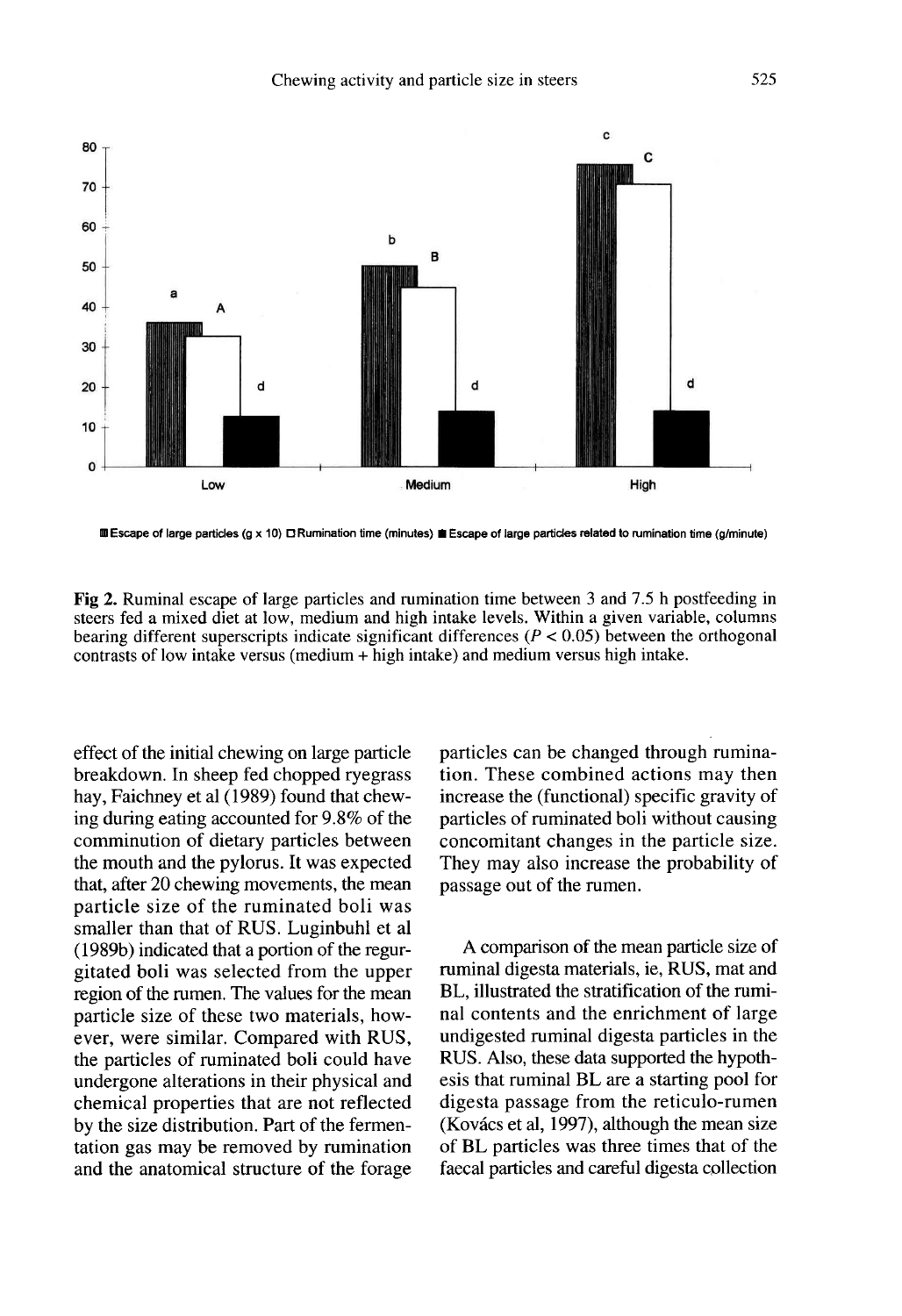from the ventral reticulum is required to clarify this (Shaver et al, 1988).

De Boever et al (1990) have reviewed factors influencing chewing activity and have listed animal species, physiological stage, time of access to feed, protein content of the ration, forage to concentrate ratio, feeding level, body weight and individual variations as the main factors. Out of these factors, only intake level and individual variations were relevant in our study. Duration of eating and rumination increased as intake level increased. It seems that at higher intake levels both the increased duration and the number of rumination periods accounted for the increased rumination time. This explanation was also supported by the cosinor analysis. The average proportion of time spent ruminating  $(C_0, \text{ level})$  sharply increased as the intake level increased. Our data supported that of Murphy et al (1983), who assumed that animals fed two equal meals daily would have two distinct cosine patterns during the day. The synchronizer or forcing oscillation which entrains a biological rhythm (Bünning, 1973) has become feeding time. This synchronized rhythm was obviously not impaired by higher intake levels. The variables of overall pattern of rumination, peak time and phase, were not affected by intake level. It seems that animals ruminated in similar rhythms during the day and the night. Because steers were quieter at night, as indicated by the observations of physical activity (data not shown), they could ruminate longer per rumination period.

Balch (1971) introduced CI as a measure of fibrousness characteristic for forages. Bae et al (1981) and Beauchemin et al (1994) reported that the NDF content was closely related to chewing time. Because the NDF content of the mixed diet was constant across all the intake levels, we only evaluated EI, RI and CI. The increase in EI with the higher intake levels has already been observed in cattle fed forages (Freer et al,

1962; Bae et al, 1981). Freer et al (1962) assumed that the faster eating rate at lower intake levels was probably associated with the smaller digesta load of the reticulorumen. At the high intake level, the steers had 112 min/day of eating activity as compared to only 41 min/day at the low intake level. Faverdin (1985) (quoted by Dulphy and Faverdin 1987) observed that the rate of eating declined as a large meal proceeded, from 120 to about 50 g/min owing to longer pauses in actual chewing as the meal progressed.

Several studies have shown that chewing during eating and rumination may compensate for each other, ie, total chewing time per kilogram of consumed DM remained constant at increasing intake levels (Freer et al, 1962; Bae et al, 1981; Andrieu et al, 1986). In our trial, RI was constant across the different intake levels, whereas CI slightly increased at the high intake level. Deswysen et al (1987) stated that no compensation occurs at higher intakes between duration of ingestive and ruminative chewing owing to an increased proportion of manipulative movements during eating. The number and type of chews per minute during eating or per minute of rumination should thus be measured to get more accurate information on this topic. Deswysen et al (1987) suggested that the chewing time required by animals fed a given amount of forage is of limited use because chewing time is influenced by the potential level of intake the animals received. At ad libitum intakes a reduction in CI was observed (Shaver et al, 1988), which may also increase the size of particles leaving the reticulum (Van Soest, 1994).

The threshold size of particles for passage out of the rumen was reported to range from 1 to 4 mm (Poppi et al, 1980; Grenet, 1984; Shaver et al, 1988; Ulyatt et al, 1986). Particles greater than 4 mm have a very small probability of leaving the rumen. Changes in the amount of this fraction may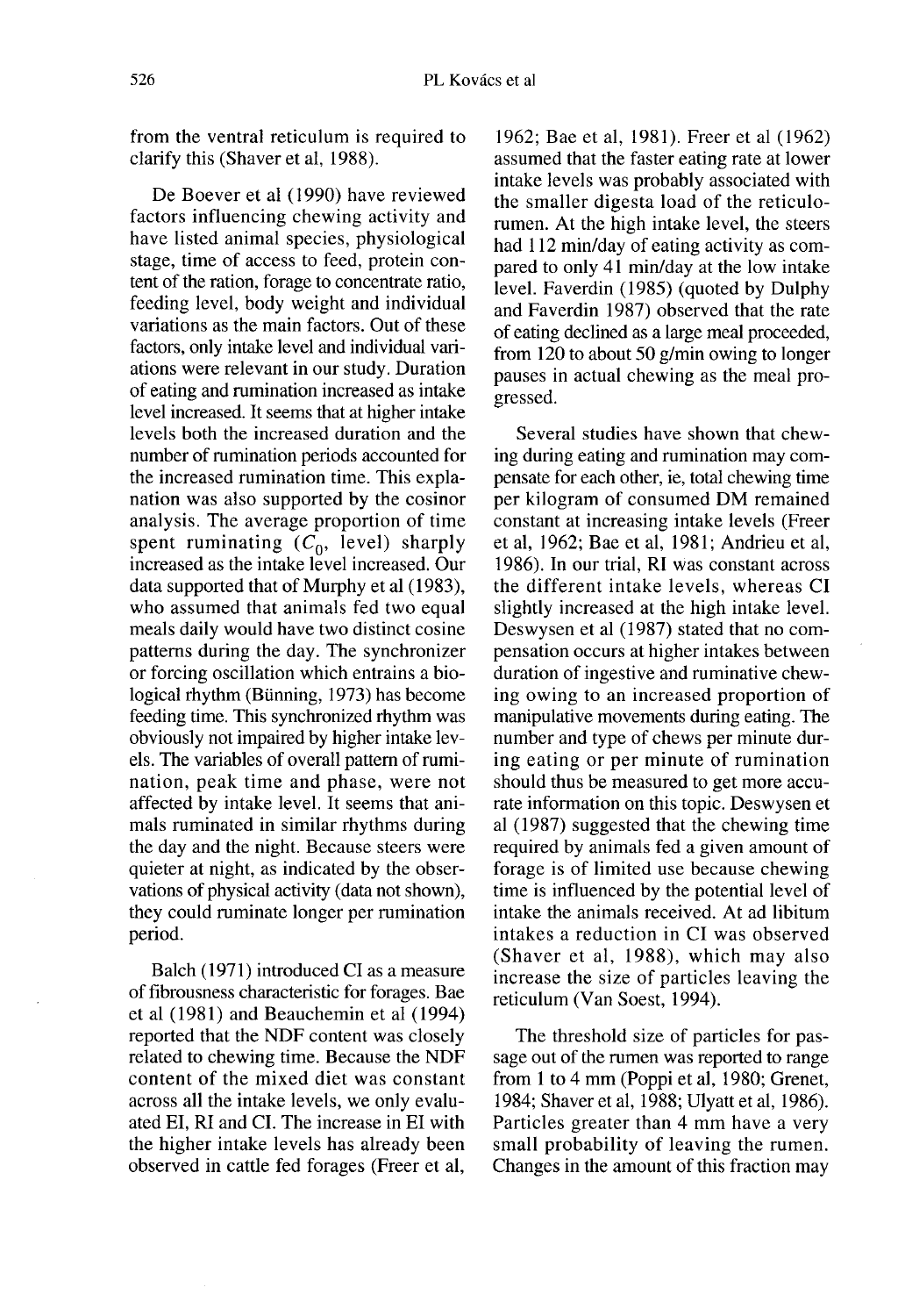be due to intake level or breakdown caused by chewing and rumination. Because the animals ingested their meals within 3 h postfeeding, except for two animals at the high intake level, who had 5 and 10 min, respectively, of initial chewing activity between 1000 and 1430 hours, it was assumed that the escape of large particles from the rumen between 3 and 7.5 h after feeding predominantly occurred by rumination. Evaluated per minute of rumination time, the same quantity of large particles escaped from the rumen at each intake level, which indicates that rumination efficiency was not impaired at the higher intake levels.

On the basis of the present findings it was concluded that, over the intake range of 1 to 2 multiples of maintenance energy requirements, the latter being near to a voluntary intake level, an active breakdown process occurred in the rumen, which could cope with the higher intake level. The stability of the breakdown process appeared to be due to the constant efficiency and pat terns of rumination. The average daily rumination time at the high intake level was only 5.2 h, which was far below the maximal rumination time of 8 to 10 h/day (Welch, 1982; Bosch, 1991). This finding indicates that for regimens, whose intake level is at the low end of requirements for mature steers, other factors than physical structure control feed intake.

# ACKNOWLEDGMENTS

We thank C Lewin for his care of the steers and H RothfuB, P Schulz and K Voigt for their unremitting help during the animal trials. PLK received a DAAD (Deutscher Akademischer Austauschdienst) scholarship.

# REFERENCES

Agricultural Research Council (ARC) (1980) The Nutrient Requirements of Ruminant Livestock. Commonwealth Agric Bureaux, Farnham Royal, Slough

- Andrieu J, Demarquilly C, Korea A ( 1986) Influence du niveau d'alimentation sur le comportement alimentaire du mouton au cours du premier cycle de végétation. 2ièmes Journées sur la Nutrition et L'Alimentation des Herbivores. INRA, Paris, 19-20 mars, 2 pp
- Bae DH, Welch JG, Smith AM (1981) Efficiency of mastication in relation to hay intake in cattle. J Anim Sci 52, 1371-1375
- Balch CC (1971) Proposal to use time spent chewing as an index of the extent to which diets for ruminants possess the physical property of fibrousness characteristic of roughages. Br J Nutr 26, 383-392
- Beauchemin KA, Farr BI, Rode LM, Schaalje GB (1994) Optimal NDF concentration of barley based diets for lactating dairy cows. J Dairy Sci 77, 1013-1030
- Bosch MW (1991) Influence of stage of maturity of grass silages on digestion processes in dairy cows. PhD dissertation, Agric Univ Wageningen
- Bunning E (1973) The Physiological Clod, 3rd English ed. Springer, New York, NY, 107-110
- De Boever JL, Andries JI, De Brabander DL, Cottyn BG, Buysse FX (1990) Chewing activity of ruminants as a measure of physical structure  $-$  a review of factors affecting it. Anim Feed Sci Technol 27, 281-291
- De Boever JL, De Brabander, DL, De Smet AM, Vanacker JM, Boucqué CV, (1993a) Evaluation of physical structure. 2. Maize silage. J Dairy Sci 76, 1624-1634
- De Boever JL, De Smet AM, Vanacker JM, Boucqu6 CV (1993b) Evaluation of physical structure. 1. Grass silage. J Dairy Sci 76, 140-153
- Deswysen AG, Ellis WC, Pond KR (1987) Interrelationships among voluntary intake, eating and ruminating behaviour and ruminal motility of heifers fed corn silage. J Anim Sci 64, 835-841
- Dulphy JP, Faverdin P (1987) L'ingestion alimentaire chez les ruminants: modalités et phénomènes associés. Reprod Nutr Dev 27 (1B), 129-155
- Faichney GJ, Poncet C, Boston RC (1989) Passage of internal and external markers of particulate matter through the rumen of sheep. Reprod Nutr Dev 29, 325-337
- Fisher DS, Burns JC, Pond KR (1988) Estimation of mean and median particle size of ruminant digesta. J Dairy Sci 71, 518-524
- Freer M, Campling RC, Balch CC (1962) Factors affecting the voluntary intake of food by cows. 4. The behaviour and reticular motility of cows receiving diets of hay, oat straw and oat straw with urea. Br J Nutr 16, 279-295
- Grenet E (1984) Wet sieving technique for estimating particle size in herbivore digesta. In: Techniques in Particle Size Analysis of Feed and Digesta in Ruminants (PM Kennedy, ed), Occasional Publ No 1, Can Soc Anim Sci, Edmonton, AB, 167